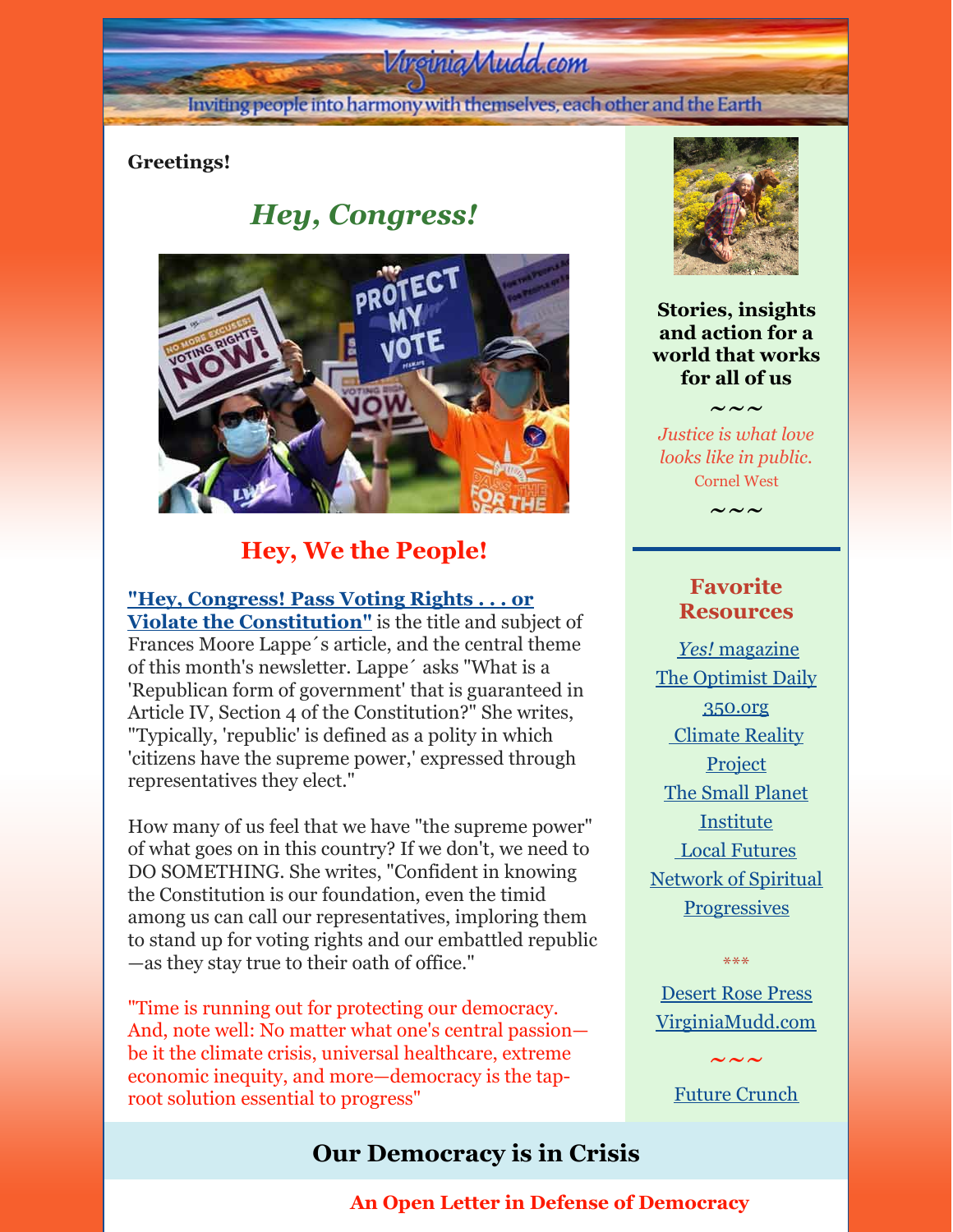

Writers, academics, and political activists who have long disagreed about many things agree on this: **The future of democracy in the United States is in danger**. "Liberal democracy depends on free and fair elections, respect for the rights of others, the rule of law, a commitment to truth and

tolerance in our public discourse. All of these are now in serious danger." Read the [letter](https://www.thebulwark.com/an-open-letter-in-defense-of-democracy/) here.

#### **"Every Day is January 6 Now"**

"In short, the Republic faces an existential threat from a movement that is openly contemptuous of democracy and has shown that it is willing to use violence to achieve its ends. . . . Whatever happens in Washington, in the months and years to come, Americans of all stripes who value their self-government must mobilize at every level — not simply once every four years but today and tomorrow and the next day — to win elections and help protect the basic functions of democracy. If people who believe in conspiracy theories can win, so can those who live in the reality-based world." — NYTimes Editorial Board



#### **"Our democracy is at stake"**

"In the Declaration of Independence, this nation's Founders declared it "selfevident" that governments are legitimate only if those they govern consent to them. If lawmakers take it upon themselves to ignore the will of the voters and

themselves decide who will hold power, we will have lost the ability to consent to our government. And that government will be far more extremist than polls suggest the vast majority of us want. . . . As Congressman John Lewis (D-GA), who was beaten almost to death in his quest to protect the right to vote, wrote to us when he passed: 'Democracy is not a state. It is an act, and each generation must do its part.'" —Heather Cox Richardson *Richardson, a professor of American history, publishes "Letters from an American," a chronicle of today's political landscape with an historical perspective. An excellent daily writing we always read. Learn more and [subscribe](https://heathercoxrichardson.substack.com/about?utm_source=subscribe_email&utm_content=learn_more) here.*

## **What if bad news wasn't the only news?**



**Do you know about Future Crunch?** It's a newsletter / blog that comes out twice a month with international good news stories. Here's what these folks published on the last day of 2021: "99 Good News Stories You [Probably](https://medium.com/future-crunch/99-goodnews-2021-2492e4fcacfb) Didn't Hear About in 2021"Topics include: Global Health, Conservation and Regeneration, Peace, Energy, Animals. Try this out. Subscribe if it hits the spot. It's an uplifting newsletter

### **Good Information, Stories & Resources**

to balance the media's obsession with bad news.



#### **Farm to Hospital Food at the UC Davis Medical Center**

This farm-to-table chef has plans to serve only healthy, organic food sourced from within 250 miles of the three hospital

locations in the Sacramento area, with a range of custom menus for all diets, served around the clock to meet the dining preferences of the medical center staff, patients, and visitors who collectively consumed 6,500 meals a day there.



#### **What Can I do?**

This seems to be the most frequently asked question when it comes to taking action on climate change, democracy, or other important issues. Here are good resources I have found: